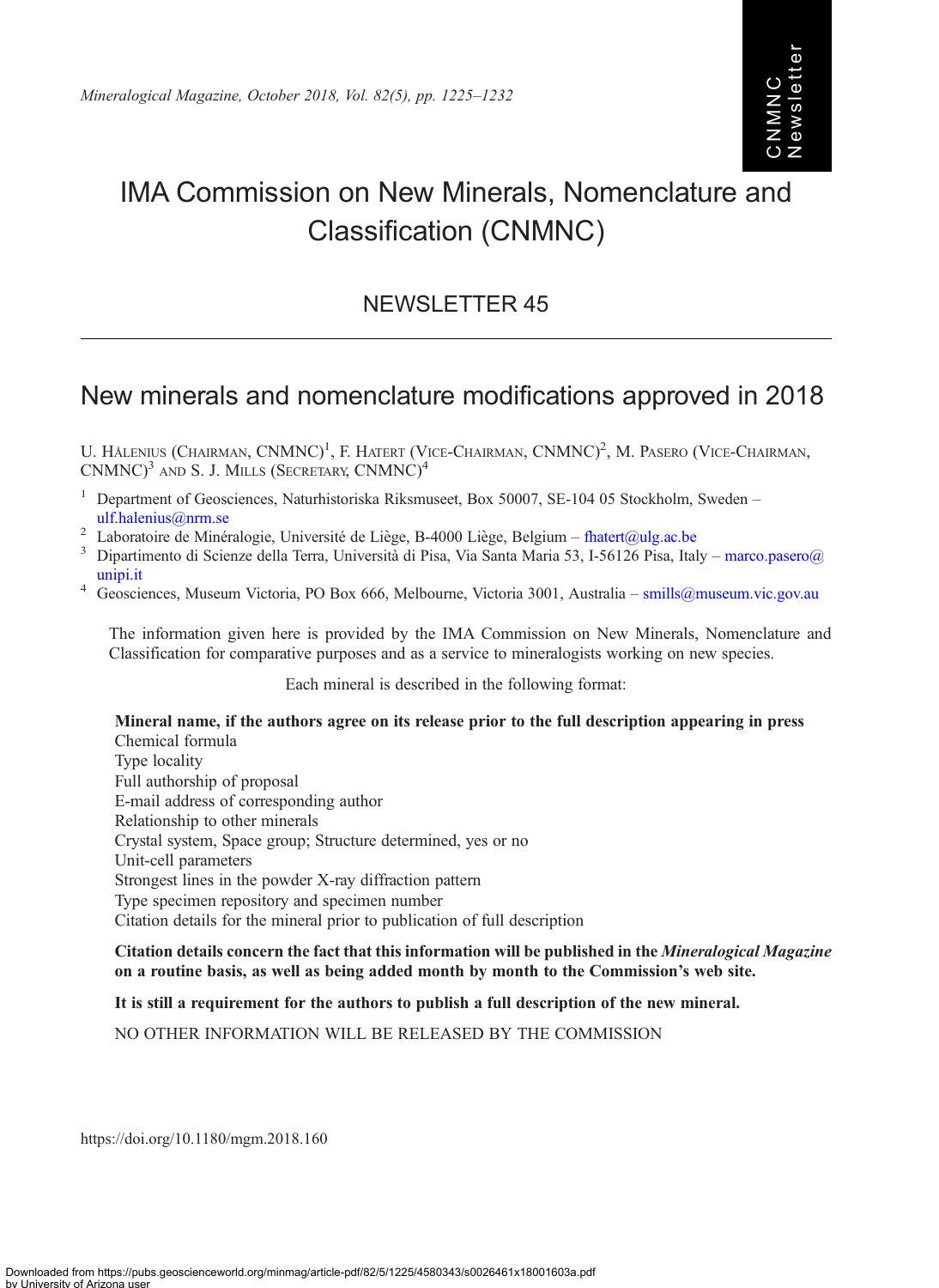

CNMNC Newsletter

> IMA No. 2018-041 Milanriederite  $Ca_{19}Fe^{3+}Al_4(Mg_4Al_4)Si_{18}O_{67}(OH)_{11}$ Kombat mine, Grootfontein district, Otjozondjupa region, Namibia Nikita V. Chukanov\*, Taras L. Panikorovskii, Alexey G. Goncharov, Igor V. Pekov, Dmitry I. Belakovskiy, Sergey N. Britvin, Steffen Möckel and Svetlana A. Vozchikova \*E-mail: [nikchukanov@yandex.ru](mailto:nikchukanov@yandex.ru) Vesuvianite group Tetragonal: P4/nnc; structure determined  $a = 15.6578(4), c = 11.8597(5)$  Å 2.970(50), 2.774(100), 2.617(87), 2.481(30), 2.143(19), 1.676(17), 1.628(38), 1.570(12) Type material is deposited in the collections of the Fersman Mineralogical Museum, Russian Academy of Sciences, Leninskiy Prospekt 18-2, Moscow 119071, Russia, registration number 5224/1 How to cite: Chukanov, N.V., Panikorovskii, T.L., Goncharov, A.G., Pekov, I.V., Belakovskiy, D.I., Britvin, S.N., Möckel, S. and Vozchikova, S.A. (2018) Milanriederite, IMA 2018-041. CNMNC Newsletter No. 45, October 2018, page 1226; Mineralogical Magazine, 82, 1225–1232.

#### IMA No. 2018-045

Hanauerite

AgHgSI

Schöne Aussicht Mine, Dernbach, Neuwied, Wied Iron Spar District, Westerwald, Rhineland-Palatinate, Germany (holotype); Friedrichssegen Mine, Frücht, Bad Ems District, Lahn valley, Rhineland-Palatinate, Germany (cotype)

Igor V. Pekov\*, Natalia V. Zubkova, Sergey N. Britvin, Atali A. Agakhanov, Yury S. Polekhovsky, Dmitry Y. Pushcharovsky, Gerhard Möhn, Joy Desor and Günter Blass

## \*E-mail: [igorpekov@mail.ru](mailto:igorpekov@mail.ru)

Known synthetic analogue

Orthorhombic: Pmma; structure determined  $a = 9.932(4)$ ,  $b = 4.622(2)$ ,  $c = 9.891(4)$  Å

9.88(20), 4.185(32), 3.857(58), 3.201(22), 3.138 (20), 2.793(100), 2.477(30), 2.312(22) Type material is deposited in the collections of the

Fersman Mineralogical Museum, Russian Academy of Sciences, Leninskiy Prospekt 18-2, Moscow 119071, Russia, registration numbers 5223/1 (Schöne Aussicht Mine) and 5223/2 (Friedrichssegen Mine)

How to cite: Pekov, I.V., Zubkova, N.V., Britvin, S.N., Agakhanov, A.A., Polekhovsky, Y.S., Pushcharovsky, D.Y., Möhn, G., Desor, J. and Blass, G. (2018) Hanauerite, IMA 2018-045. CNMNC Newsletter No. 45, October 2018, page 1226; Mineralogical Magazine, 82, 1225–1232.

## IMA No. 2018-046

#### Manaevite-(Ce)

 $Ca_{11}(Ce,H_2O,Ca)_{8}Mg(Al,Fe)_{4}(Mg,Ti,Fe^{3+})_{8}$  $[Si_2O_7]_4[(SiO_4)_8(H_4O_4)_2](OH)_9$ 

Kovdor massif, Kola Peninsula, Russia

Mikhail M. Moiseev, Taras L. Panikorovskii\*, Sergey M. Aksenov, Anton S. Mazur, Julia A. Mikhailova, Victor N. Yakovenchuk, Ayya V. Bazai, Gregory Y. Ivanyuk, Atali A. Agakhanov, Vladimir V. Shilovskikh, Igor V. Pekov, Anatoly V. Kasatkin, Vyacheslav S. Rusakov, Vasiliy O. Yapaskurt, Vladimir Y. Karpenko and Sergey V. Krivovichev

\*E-mail: [taras.panikorovsky@spbu.ru](mailto:taras.panikorovsky@spbu.ru)

Vesuvianite group

Tetragonal: P4/nnc; structure determined  $a = 15.925(1), c = 11.966(1)$  Å

5.98(27), 4.61(30), 3.289(31), 2.991(100), 2.787 (95), 2.636(81), 2.503(47), 1.659(25)

Type material is deposited in the collections of the Fersman Mineralogical Museum, Russian Academy of Sciences, Leninskiy Prospekt 18-2, Moscow 119071, Russia, registration number 5075/1, and the Mineralogical Museum of St. Petersburg State University, St. Petersburg, Russia, registration No. 1/19666

How to cite: Moiseev, M.M., Panikorovskii, T.L., Aksenov, S.M., Mazur, A.S., Mikhailova, J.A., Yakovenchuk, V.N., Bazai, A.V., Ivanyuk, G.Y., Agakhanov, A.A., Shilovskikh, V.V., Pekov, I.V., Kasatkin, A.V., Rusakov, V.S., Yapaskurt, V.O., Karpenko, V.Y. and Krivovichev, S.V. (2018) Manaevite-(Ce), IMA 2018-046. CNMNC Newsletter No. 45, October 2018, page 1226; Mineralogical Magazine, 82, 1225–1232.

## IMA No. 2018-047

#### Parafiniukite

 $Ca<sub>2</sub>Mn<sub>3</sub>(PO<sub>4</sub>)<sub>3</sub>Cl$ 

Szklary serpentinite massif, ca. 6 km N of the Ząbkowice Śląskie town, ca. 60 km S of Wrocław, Lower Silesia, Poland (50°39.068'N, 16°49.932'E)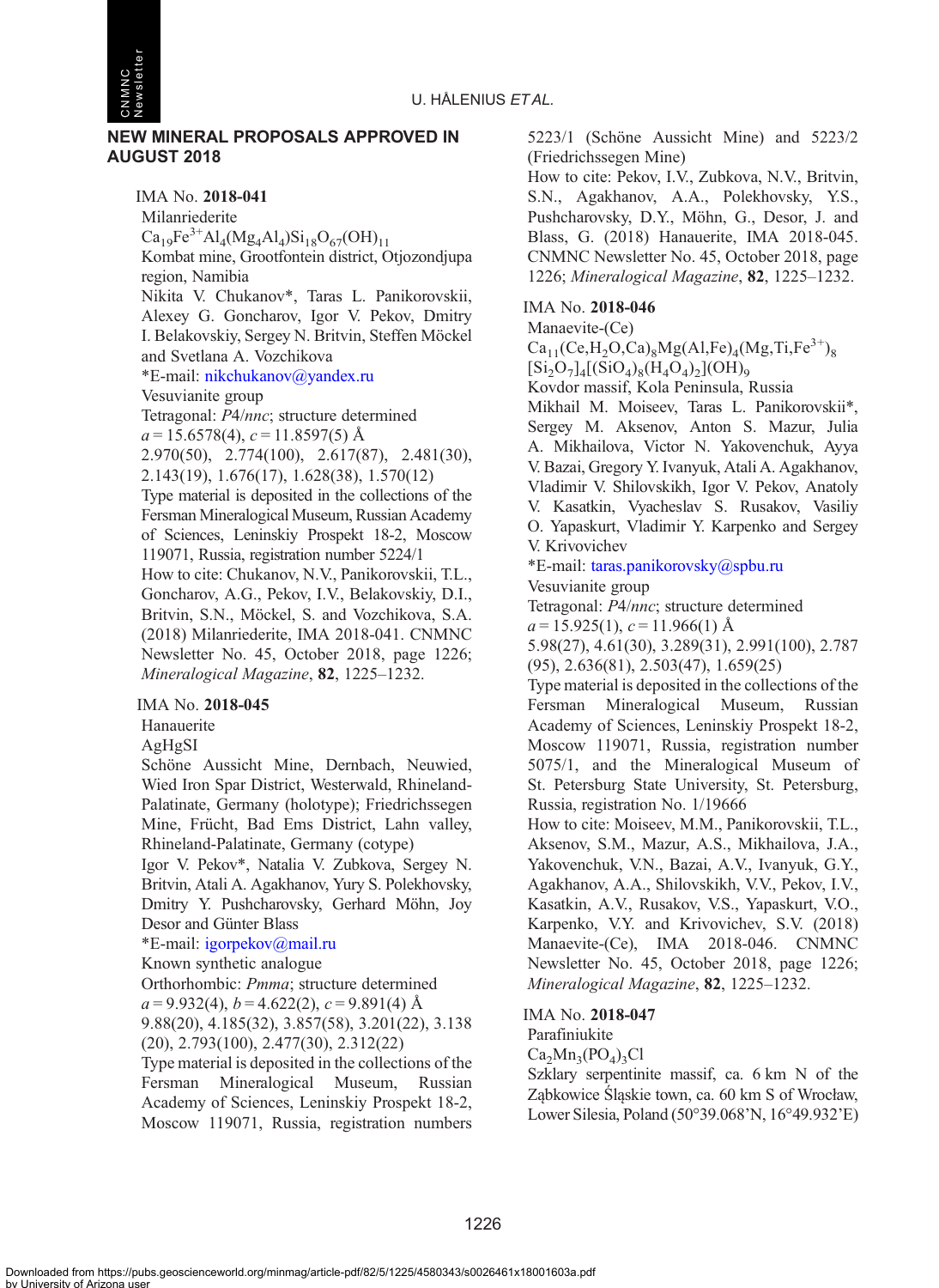

Adam Pieczka\*, Marco Pasero, Cristian Biagioni, Bożena Gołę biowska, Piotr Jeleń and Maciej Sitarz

\*E-mail: [pieczka@agh.edu.pl](mailto:pieczka@agh.edu.pl)

Apatite supergroup

Hexagonal:  $P6_3/m$ ; structure determined

 $a = 9.4900(6)$ ,  $c = 6.4777(5)$  Å

3.470(16), 3.239(39), 2.801(76), 2.740(100), 2.675(50), 2.544(69), 1.914(31), 1.864(22)

Type material is deposited in the collections of the Mineralogical Museum, University of Wrocław, Cybulskiego 30, 50–205 Wrocław, Poland, catalogue number MMWr IV8024 (holotype), and the Museo di Storia Naturale, Università di Pisa, Via Roma 79, Calci (PI), Italy, catalogue number 19902 (crystal used for SCXRD study)

How to cite: Pieczka, A., Pasero, M., Biagioni, C., Gołę biowska, B., Jeleń , P. and Sitarz, M. (2018) Parafiniukite, IMA 2018-047. CNMNC Newsletter No. 45, October 2018, page 1226; Mineralogical Magazine, 82, 1225–1232.

## IMA No. 2018-048

**B**icapite

 $\text{[KNa}_2\text{Mg}_2(\text{H}_2\text{O})_{25}]\text{[H}_2\text{PV}_{12}^{5+}\text{O}_{40}(\text{V}^{5+}\text{O})_2]$ Pickett Corral mine, Bull Canyon, ca. 13 km Wof the town of Naturita, Montrose Co., Colorado, USA (38.199434°N, 108.839946°W)

Anthony R. Kampf\*, John M. Hughes, Barbara P. Nash and Joe Marty

\*E-mail: [akampf@nhm.org](mailto:akampf@nhm.org)

Structurally related to kegginite

Tetragonal: I4/m; structure determined

 $a = 11.545(1), c = 20.546(1)$  Å

10.14(100), 5.037(10), 4.348(10), 4.142(8), 2.978(29), 2.809(11), 2.583(11), 1.820(8)

Cotype material is deposited in the mineralogical collections of the Natural History Museum of Los Angeles County, 900 Exposition Boulevard, Los Angeles, CA 90007, USA, catalogue numbers 66915 and 66916

How to cite: Kampf, A.R., Hughes, J.M., Nash, B. P. and Marty, J. (2018) Bicapite, IMA 2018-048. CNMNC Newsletter No. 45, October 2018, page 1227; Mineralogical Magazine, 82, 1225–1232.

## IMA No. 2018-049

Antofagastaite  $Na_2Ca(SO_4)_2 \cdot 1.5H_2O$ 

Coronel Manuel Rodríguez mine, Mejillones peninsula, Antofagasta province, Antofagasta region, Chile

Igor V. Pekov\*, Vadim M. Kovrugin, Oleg I. Siidra, Nikita V. Chukanov, Dmitry I. Belakovskiy, Natalia N. Koshlyakova, Vasiliy O. Yapaskurt, Anna G. Turchkova and Gerhard Möhn

\*E-mail: [igorpekov@mail.ru](mailto:igorpekov@mail.ru)

Closely related to syngenite

Monoclinic:  $P2_1/m$ ; structure determined

 $a = 6.4596(4)$ ,  $b = 6.8703(5)$ ,  $c = 9.4685(7)$  Å,  $\beta$  $= 104.580(4)$ °

9.17(100), 5.501(57), 4.595(32), 3.437(59), 3.058(43), 2.918(50), 2.795(35), 2.753(50)

Type material is deposited in the collections of the Fersman Mineralogical Museum, Russian Academy of Sciences, Leninskiy Prospekt 18-2, Moscow 119071, Russia, registration number 5222/1

How to cite: Pekov, I.V., Kovrugin, V.M., Siidra, O. I., Chukanov, N.V., Belakovskiy, D.I., Koshlyakova, N.N., Yapaskurt, V.O., Turchkova, A.G. and Möhn, G. (2018) Antofagastaite, IMA 2018-049. CNMNC Newsletter No. 45, October 2018, page 1227; Mineralogical Magazine, 82, 1225–1232.

## IMA No. 2018-050

Potassic-jeanlouisite

 $K(NaCa)(Mg<sub>4</sub>Ti)Si<sub>8</sub>O<sub>22</sub>O<sub>2</sub>$ 

Zirkle Mesa, Leucite Hills, close to the town of Superior, Wyoming, USA (41°46'54.58"N, 108° 53'23.82"W)

Roberta Oberti\*, Massimo Boiocchi, Frank C. Hawthorne, Giancarlo Della Ventura and Gunnar Färber

\*E-mail: [oberti@crystal.unipv.it](mailto:oberti@crystal.unipv.it)

Amphibole supergroup

Monoclinic: C2/m; structure determined

 $a = 9.937(1), b = 18.010(2), c = 5.2808(5)$  Å,  $\beta =$  $104.955(2)$ °

8.472(59), 3.380(87), 3.284(68), 3.151(79), 2.945(50), 2.703(100), 2.587(52), 2.541(80)

Type material is deposited in the collections of the Museo di Mineralogia, Sistema Museale di Ateneo, University of Pavia, catalogue number 2018-01

How to cite: Oberti, R., Boiocchi, M., Hawthorne, F.C., Della Ventura, G. and Färber, G. (2018) Potassic-jeanlouisite, IMA 2018-050. CNMNC Newsletter No. 45, October 2018, page 1227; Mineralogical Magazine, 82, 1225–1232.

IMA No. 2018-052

Hydroxylhedyphane  $Ca_2Pb_3(AsO_4)_3(OH)$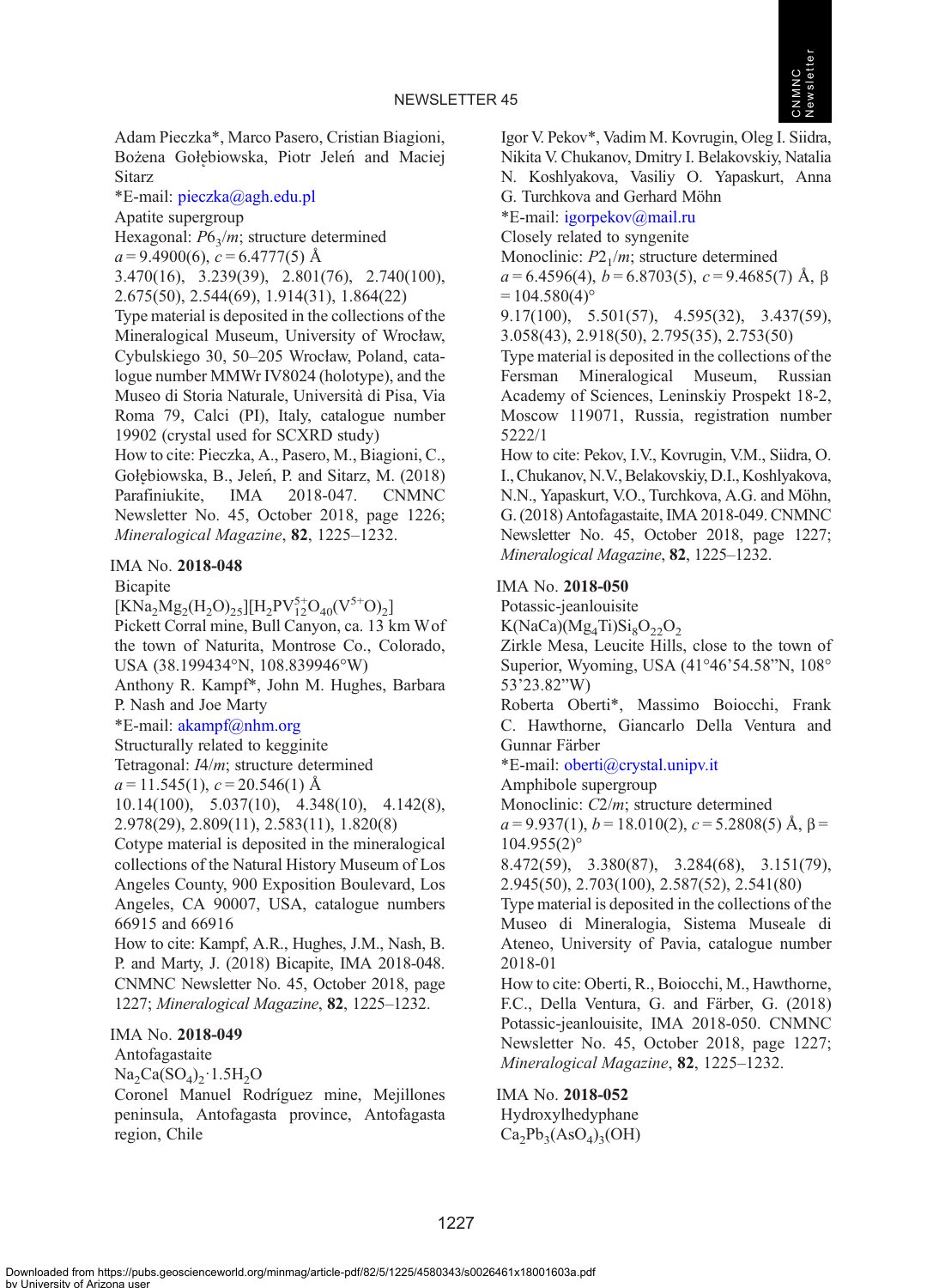Långban Fe-Mn-(Ba-As-Pb-Sb) deposit, Filipstad district, Värmland, Sweden (59.86°N, 14.26°E, 215 m a.s.l.)

Cristian Biagioni\*, Ulf Hålenius, Marco Pasero, Andreas Karlsson and Ferdinando Bosi

\*E-mail: [cristian.biagioni@unipi.it](mailto:cristian.biagioni@unipi.it)

Apatite supergroup

Trigonal:  $\overline{P3}$ ; structure determined

 $a = 10.0414(3), c = 7.2752(2)$  Å

4.127(m), 3.278(m), 2.997(vs), 2.940(s), 2.894 (m), 2.176(m), 2.067(m), 1.950(s)

Type material is deposited in the mineralogical collections of the Swedish Museum of Natural History, Box 50007, SE-10405 Stockholm, Sweden, catalogue number NRM #19070258, and the Museo di Storia Naturale, Università di Pisa, Via Roma 79, Calci (PI), Italy, catalogue number 19903 How to cite: Biagioni, C., Hålenius, U., Pasero, M., Karlsson, A. and Bosi, F. (2018) Hydroxylhedyphane, IMA 2018-052. CNMNC Newsletter No. 45, October 2018, page 1227; Mineralogical Magazine, 82, 1225–1232.

## IMA No. 2018-053

Fanfaniite

 $Ca<sub>4</sub>MnAl<sub>4</sub>(PO<sub>4</sub>)<sub>6</sub>(OH)<sub>4</sub>·12H<sub>2</sub>O$ 

East dump of the Foote Lithium Company mine, Kings Mountain district, Cleveland Co., North Carolina, USA (35°12'40"N, 81°21'20"W); Hagendorf Süd pegmatite mine, 60 and 67 m level, Oberpfalz, Bavaria, Germany (49°39'1"N, 12°27'35"E)

Ian E. Grey\*, Anthony R. Kampf, Jason B. Smith and Colin M. MacRae

\*E-mail: [ian.grey@csiro.au](mailto:ian.grey@csiro.au)

Montgomeryite group

Monoclinic: C2/c; structure determined

 $a = 10.032(5)$ ,  $b = 24.162(9)$ ,  $c = 6.241(2)$  Å,  $\beta =$  $91.47(2)$ °

12.14(33), 5.13(97), 3.137(28), 2.938(100), 2.817(19), 2.618(70), 2.249(25), 1.740(22)

Type material is deposited in the mineralogical collections of the Natural History Museum of Los Angeles County, 900 Exposition Boulevard, Los Angeles, CA 90007, USA, catalogue numbers 66771 (Foote mine holotype) and 66772 (Foote mine cotype), and the Museum Victoria, Australia, registration number M48795 (Hagendorf Süd cotype)

How to cite: Grey, I.E., Kampf, A.R., Smith, J.B. and MacRae, C.M. (2018) Fanfaniite, IMA 2018-053. CNMNC Newsletter No. 45, October 2018, page 1228; Mineralogical Magazine, 82, 1225–1232.

## IMA No. 2018-054

Aniyunwiyaite  $Ca_3Mn^{2+}Fe^{2+}Al_4(PO_4)_6(OH)_4.12H_2O$ East dump of the Foote Lithium Company mine, Kings Mountain district, Cleveland Co., North Carolina, USA (35°12'40"N, 81°21'20"W) Ian E. Grey\*, Anthony R. Kampf, Jason B. Smith and Colin M. MacRae \*E-mail: [ian.grey@csiro.au](mailto:ian.grey@csiro.au) Closely related to montgomeryite-group minerals Triclinic:  $\overline{P1}$ ; structure determined  $a = 6.255(3), b = 13.197(4), c = 19.410(5)$  Å,  $\alpha =$ 106.817(7),  $β = 90.81(2)$ ,  $γ = 90.65(2)°$ 12.28(30), 5.150(100), 4.402(16), 2.955(39), 2.913(17), 2.630(59), 1.852(14), 1.748(17) Type material is deposited in the mineralogical collections of the Natural History Museum of Los Angeles County, 900 Exposition Boulevard, Los Angeles, CA 90007, USA, catalogue numbers 66773 (holotype) and 66774 (cotype) How to cite: Grey, I.E., Kampf, A.R., Smith, J.B. and MacRae, C.M. (2018) Aniyunwiyaite, IMA 2018-054. CNMNC Newsletter No. 45, October 2018, page 1228; Mineralogical Magazine, 82, 1225–1232.

## NEW MINERAL PROPOSALS APPROVED IN SEPTEMBER 2018

IMA No. 2018-056

Bonacinaite

 $Sc(AsO<sub>4</sub>)·2H<sub>2</sub>O$ 

In the dumps of the Varenche mine, Saint-Barthélemy valley, Nus, Val d'Aosta, Italy (45° 47'25"N, 7°28'55"E)

Fernando Cámara\*,Marco E. Ciriotti, Uwe Kolitsch, Pietro Vignola, Frédéric Hatert, Erica Bittarello, Roberto Bracco and Giorgio M. Bortolozzi

\*E-mail: [fernando.camara@unimi.it](mailto:fernando.camara@unimi.it)

The As-analogue of kolbeckite Monoclinic:  $P2<sub>1</sub>/n$ ; structure determined  $a = 5.533(1), b = 10.409(2), c = 9.306(2)$  Å,  $\beta =$ 

91.94(3)°

4.865(100), 4.638(18), 4.525(32), 3.771(34), 2.924(44), 2.759(31), 2.665(94), 1.733(36)

Type material is deposited in the mineralogical collections of the Museum of the Earth Sciences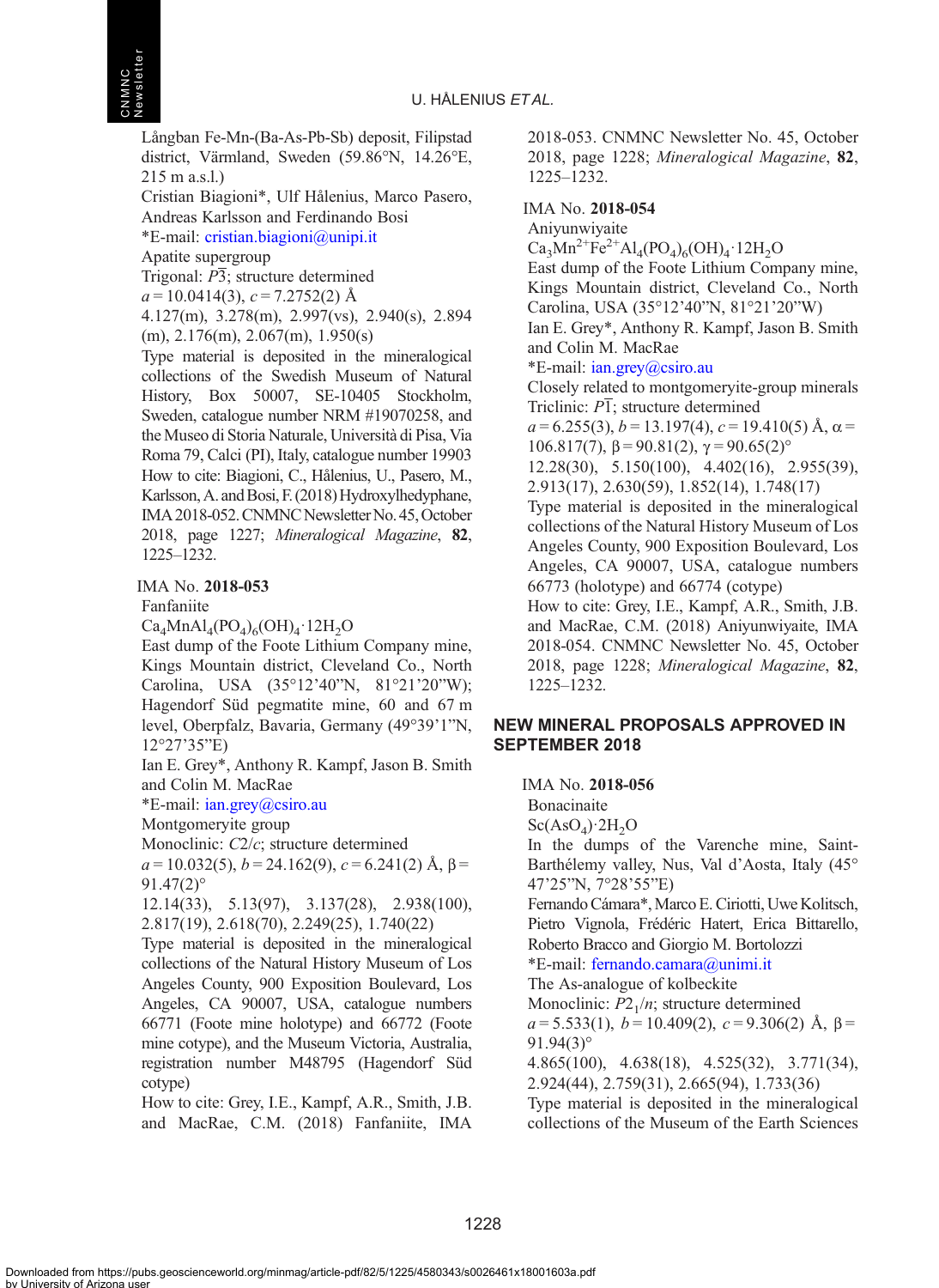

Department, University of Milano, catalogue number MCMGPG-H2018-001 (holotype), the Natural History Museum, Vienna, catalogue number O 571 (crystal used for the crystal structure determination), and the Laboratory of Mineralogy, University of Liège, Belgium, catalogue number 21180 (crystal used for optical measurements)

How to cite: Cámara, F., Ciriotti, M.E., Kolitsch, U., Vignola, P., Hatert, F., Bittarello, E., Bracco, R. and Bortolozzi, G.M. (2018) Bonacinaite, IMA 2018-056. CNMNC Newsletter No. 45, October 2018, page 1228; Mineralogical Magazine, 82, 1225–1232.

## IMA No. 2018-057

Kruijenite

 $Ca<sub>4</sub>Al<sub>4</sub>(SO<sub>4</sub>)F<sub>2</sub>(OH)<sub>16</sub>·2H<sub>2</sub>O$ 

Feuerberg quarry, Hinterweiler municipality, 7 km N of Daun, Eifel paleovolcanic region, Rhineland-Palatinate, Germany

Nikita V. Chukanov\*, Natalia V. Zubkova, Günter Blass, Igor V. Pekov, Dmitry A. Varlamov, Dmitry I. Belakovskiy, Dmitry A. Ksenofontov, Sergey

N. Britvin and Dmitry Y. Pushcharovsky

\*E-mail: [chukanov@icp.ac.ru](mailto:chukanov@icp.ac.ru)

New structure type

Tetragonal: P4/nnc; structure determined

 $a = 12.9299(4), c = 5.2791(3)$  Å

9.12(77), 4.565(100), 4.084(50), 2.964(74), 2.694(27), 2.321(24), 2.284(29), 1.971(40)

Type material is deposited in the collections of the FersmanMineralogicalMuseum, Russian Academy of Sciences, Leninskiy Prospekt 18-2, Moscow 119071, Russia, registration number 5233/1

How to cite: Chukanov, N.V., Zubkova, N.V., Blass, G., Pekov, I.V., Varlamov, D.A., Belakovskiy, D.I., Ksenofontov, D.A., Britvin, S.N. and Pushcharovsky, D.Y. (2018) Kruijenite, IMA 2018-057. CNMNC Newsletter No. 45, October 2018, page 1229; Mineralogical Magazine, 82, 1225–1232.

#### IMA No. 2018-058

Erikjonssonite

 $(Pb_{32}O_{21})[(V,Si,Mo,As)O<sub>4</sub>]<sub>4</sub>Cl<sub>9</sub>$ 

Kombat mine, Grootfontein district, Otjozondjupa region, Namibia

Nikita V. Chukanov\*, Oleg I. Siidra, Yury S. Polekhovsky, Igor V. Pekov, Dmitry A. Varlamov, Vera N. Ermolaeva and Alla A. Virus

\*E-mail: [nikchukanov@yandex.ru](mailto:nikchukanov@yandex.ru)

Structurally and chemically related to hereroite Monoclinic: C2/c; structure determined  $a = 23.200(5)$ ,  $b = 22.708(5)$ ,  $c = 12.418(3)$  Å,  $\beta$ 

 $= 102.167(4)^{\circ}$ 3.501(24), 2.980(100), 2.794(45), 1.990(24),

1.977(21), 1.762(20), 1.648(33), 1.598(18)

Type material is deposited in the collections of the Fersman Mineralogical Museum, Russian Academy of Sciences, Leninskiy Prospekt 18-2, Moscow 119071, Russia, registration number 5226/1

How to cite: Chukanov, N.V., Siidra, O.I., Polekhovsky, Y.S., Pekov, I.V., Varlamov, D.A., Ermolaeva, V.N. and Virus, A.A. (2018) Erikjonssonite, IMA 2018-058. CNMNC Newsletter No. 45, October 2018, page 1229; Mineralogical Magazine, 82, 1225–1232.

#### IMA No. 2018-059

Demagistrisite

 $BaCa<sub>2</sub>Mn<sub>4</sub><sup>3+</sup>(Si<sub>3</sub>O<sub>10</sub>)(Si<sub>2</sub>O<sub>7</sub>)(OH)<sub>4</sub>·3H<sub>2</sub>O$ 

Cerchiara mine, Liguria, Italy (44.19944°N, 9.70028°E)

Anthony R. Kampf\*, Fernando Cámara, Fabrizio Nestola, Marco E. Ciriotti and Corrado Balestra \*E-mail: [akampf@nhm.org](mailto:akampf@nhm.org)

New structure type

Orthorhombic: Amm2; structure determined

 $a = 16.3160(6)$ ,  $b = 6.1830(2)$ ,  $c = 9.0740(3)$  Å

16.21(49), 4.86(44), 4.34(56), 3.196(43), 2.871 (54), 2.731(100), 2.671(74), 2.426(51)

Type material is deposited in the mineralogical collections of the Museum of the Earth Sciences Department, Università di Milano, Via Mangiagalli 34, 20133 Milano, Italy, registration number MCMGPG-H2018-004 (holotype), and the Natural History Museum of Los Angeles County, 900 Exposition Boulevard, Los Angeles, CA 90007, USA, catalogue numbers 66942 and 66943 (cotype)

How to cite: Kampf, A.R., Cámara, F., Nestola, F., Ciriotti, M.E. and Balestra, C. (2018) Demagistrisite, IMA 2018-059. CNMNC Newsletter No. 45, October 2018, page 1229; Mineralogical Magazine, 82, 1225–1232.

#### IMA No. 2018-060

## Monteneveite

 $Ca<sub>3</sub>Sb<sub>2</sub><sup>5+</sup>(Fe<sub>2</sub><sup>3+</sup>Fe<sup>2+</sup>)O<sub>12</sub>$ 

Monteneve (Schneeberg) mine, Passiria Valley, Bolzano Province, Trentino-Alto Adige (Südtirol), Italy (46°53'46"N, 11°10'46"E, ca. 2300 m a.s.l.)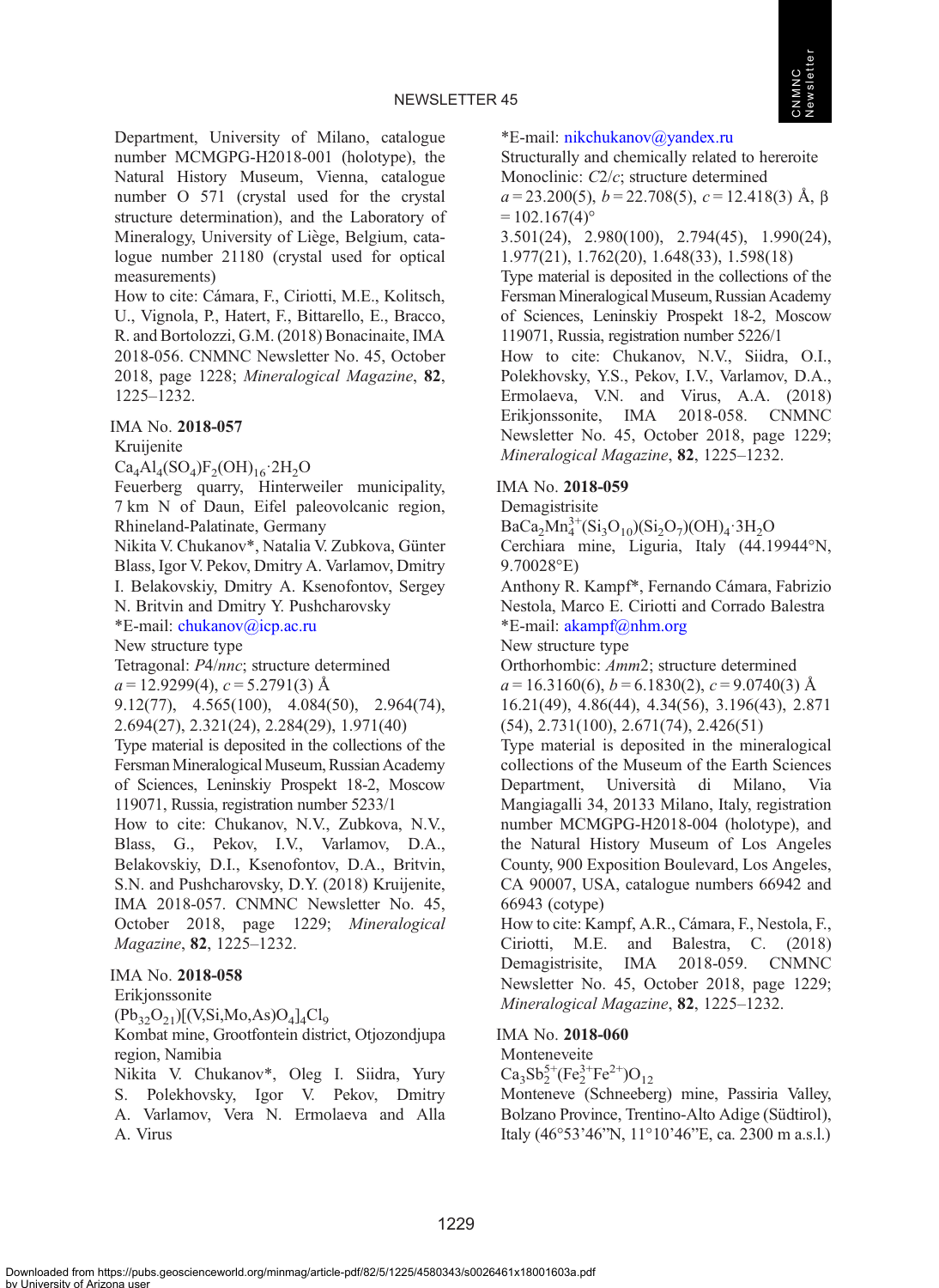Andreas Karlsson, Dan Holtstam, Luca Bindi, Paola Bonazzi and Matthias Konrad-Schmolke \*E-mail: [andreas.karlsson@nrm.se](mailto:andreas.karlsson@nrm.se)

Garnet supergroup

Cubic: Ia3d

 $a = 12.6093(2)$  Å

4.45(100), 3.147(60), 2.814(40), 2.571(80), 1.993(40), 1.683(60), 1.575(20), 1.409(20)

Type material is deposited in the mineralogical collections of the Department of Geosciences, Swedish Museum of Natural History, Box 50007, SE-10405 Stockholm, Sweden, collection number GEO-NRM #HS3903

How to cite: Karlsson, A., Holtstam, D., Bindi, L., Bonazzi, P. and Konrad-Schmolke, M. (2018) Monteneveite, IMA 2018-060. CNMNC Newsletter No. 45, October 2018, page 1229; Mineralogical Magazine, 82, 1225–1232.

#### IMA No. 2018-061

Nataliakulikite

 $Ca<sub>4</sub>Ti<sub>2</sub>(Fe<sup>3+</sup>,Fe<sup>2+</sup>)(Si,Fe<sup>3+</sup>,Al)O<sub>11</sub>$ 

Negev desert, ca. 5 km SE of Arad, Hatrurim Basin, Israel (31°13'59"N, 35°16'27"E)

Victor V. Sharygin\*, Grigory A. Yakovlev, Richard Wirth, Yurii V. Seryotkin, Ellina V. Sokol, Elena N. Nigmatulina, Nikolai S. Karmanov and Leonid A. Pautov

\*E-mail: [sharygin@ugm.nsc.ru](mailto:sharygin@ugm.nsc.ru)

Perovskite supergroup

Orthorhombic: Pnma

 $a = 5.254, b = 30.302, c = 5.488$  Å

15.151(19), 3.795(8), 2.744(23), 2.681(100), 2.627(26), 1.898(30), 1.894(22), 1.572(14)

Type material is deposited in the mineralogical collections of the Central Siberian Geological Museum, V.S. Sobolev Institute of Geology and Mineralogy, Siberian Branch of the RAS, prospekt Akademika Koptyuga 3, Novosibirsk 630090, Russia, catalogue number VII-101/1

How to cite: Sharygin, V.V., Yakovlev, G.A., Wirth, R., Seryotkin, Y.V., Sokol, E.V., Nigmatulina, E.N., Karmanov, N.S. and Pautov, L.A. (2018) Nataliakulikite, IMA 2018-061. CNMNC Newsletter No. 45, October 2018, page 1230; Mineralogical Magazine, 82, 1225–1232.

IMA No. 2018-062

**Brevite** 

 $Ca<sub>2</sub>Si<sub>2</sub>O<sub>0</sub>$ 

As inclusion within a diamond from the Sao Luiz placer deposits, Juina area, Mato Grosso State, Brazil

Frank Brenker, Fabrizio Nestola\*, Lion Brenker, Luca Peruzzo, Luciano Secco and Jeffrey W. Harris

\*E-mail: [fabrizio.nestola@unipd.it](mailto:fabrizio.nestola@unipd.it)

A polymorph of wollastonite

Triclinic:  $\overline{PI}$ ; structure determined

 $a = 6.6970(4), b = 9.2986(7), c = 6.6501(4)$  Å, α  $= 83.458(6), \beta = 76.226(6), \gamma = 69.581(7)$ °

4.91(16), 3.13(29), 3.02(100), 2.89(80), 2.61 (45), 2.53(19), 1.79(18), 1.66(20)

Type material is deposited in the mineralogical collections of the Museo di Mineralogia, University of Padova, Via Giotto 1, 35122 Padova, Italy, catalogue number MMP 20371

How to cite: Brenker, F., Nestola, F., Brenker, L., Peruzzo, L., Secco, L. and Harris, J.W. (2018) Breyite, IMA 2018-062. CNMNC Newsletter No. 45, October 2018, page 1230; Mineralogical Magazine, 82, 1225–1232.

## IMA No. 2018-065

Ferrirockbridgeite

 $(Fe_{0.67}^{3+} \square_{0.33})_2(Fe^{3+})_3(PO_4)_3(OH)_4(H_2O)$ 

Palermo No.1 pegmatite, North Groton, Grafton Co., New Hampshire, USA (43°45.038'N, 71°53.378'W) Ian E. Grey\*, Anthony R. Kampf, Colin M. MacRae, John D. Cashion, Yesim Gozukara and Finlay L. Shanks

## \*E-mail: [ian.grey@csiro.au](mailto:ian.grey@csiro.au)

#### Rockbridgeite group

Orthorhombic: Bbmm; structure determined  $a = 13.853(1), b = 16.928(1), c = 5.1917(5)$  Å 6.994(21), 4.853(26), 3.615(24), 3.465(33), 3.424(39), 3.205(100), 2.774(22), 1.603(24) Type material is deposited in the collections of the Mineralogical and Geological Museum, Harvard University, 20 Oxford Street, Cambridge, MA 02138, USA, catalogue number 95086 How to cite: Grey, I.E., Kampf, A.R., MacRae, C. M., Cashion, J.D., Gozukara, Y. and Shanks, F.L. (2018) Ferrirockbridgeite, IMA 2018-065. CNMNC Newsletter No. 45, October 2018, page 1230; Mineralogical Magazine, 82, 1225–1232.

## IMA No. 2018-066

## Udinaite

 $NaMg_4(VO_4)$ <sub>2</sub>

Arsenatnaya fumarole, Second scoria cone of the Northern Breakthrough of the Great Tolbachik Fissure Eruption, Tolbachik volcano, Kamchatka peninsula, Far-Eastern Region, Russia (55°41'N, 160°14'E, 1200 m asl)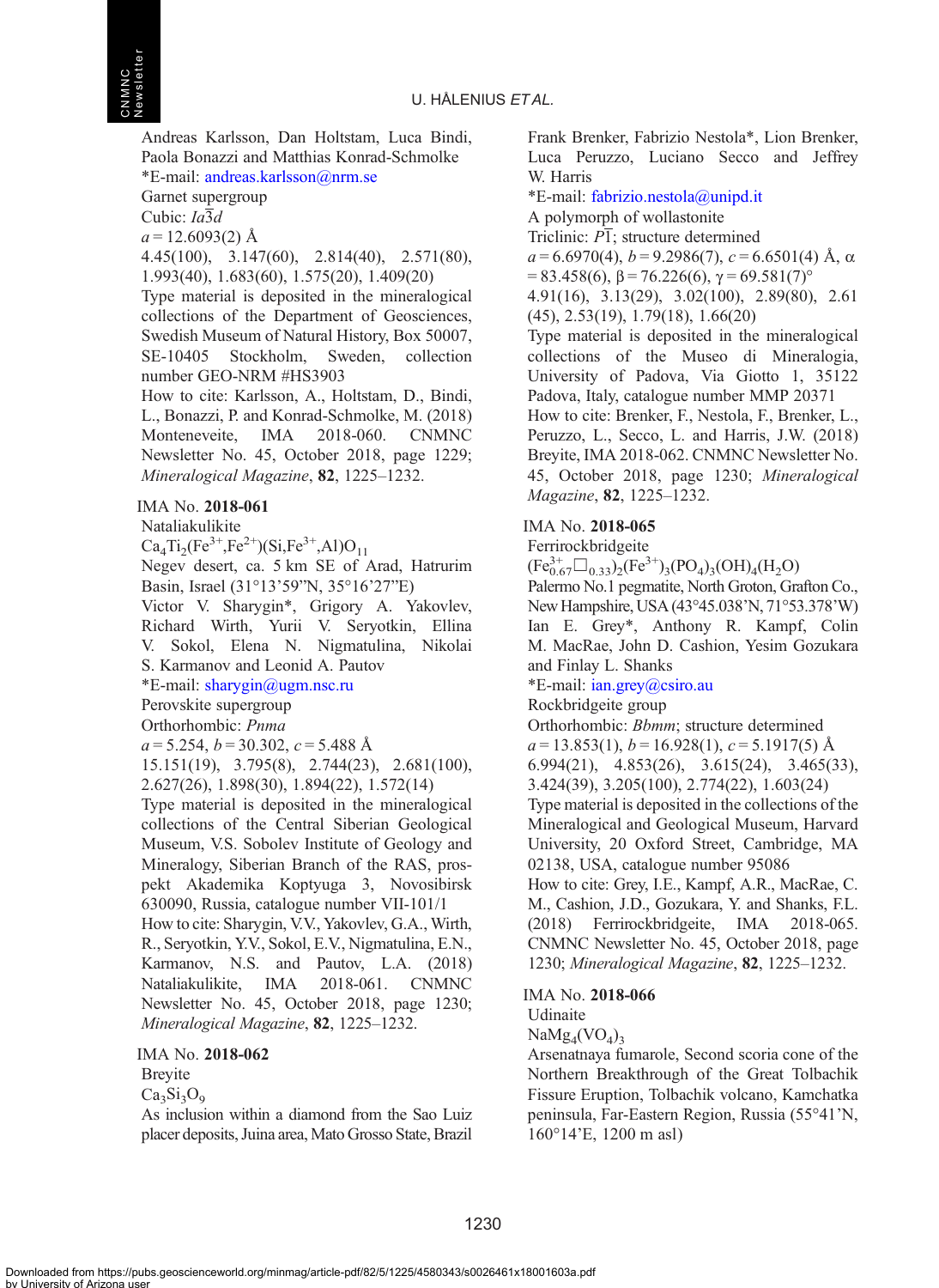

Igor V. Pekov\*, Natalia V. Zubkova, Natalia N. Koshlyakova, Dmitry I. Belakovskiy, Marina F. Vigasina, Atali A. Agakhanov, Anna G. Turchkova, Sergey N. Britvin, Evgeny G. Sidorov and Dmitry Y. Pushcharovsky

\*E-mail: [igorpekov@mail.ru](mailto:igorpekov@mail.ru)

Known synthetic analogue

Tetragonal:  $I\overline{4}2d$ ; structure determined

 $a = 6.8011(2), c = 19.184(1)$  Å

4.654(19), 4.294(22), 3.340(28), 3.003(48), 2.774(100), 2.747(17), 2.663(16), 1.699(26)

Type material is deposited in the collections of the Fersman Mineralogical Museum, Russian Academy of Sciences, Leninskiy Prospekt 18-2, Moscow 119071, Russia, registration number 5237/1

How to cite: Pekov, I.V., Zubkova, N.V., Koshlyakova, N.N., Belakovskiy, D.I., Vigasina, M.F., Agakhanov, A.A., Turchkova, A.G., Britvin, S.N., Sidorov, E.G. and Pushcharovsky, D.Y. (2018) Udinaite, IMA 2018-066. CNMNC Newsletter No. 45, October 2018, page 1230; Mineralogical Magazine, 82, 1225–1232.

#### IMA No. 2018-067

Arsenudinaite

 $NaMg_4(AsO_4)_3$ 

Arsenatnaya fumarole, Second scoria cone of the Northern Breakthrough of the Great Tolbachik Fissure Eruption, Tolbachik volcano, Kamchatka peninsula, Far-Eastern Region, Russia (55°41'N, 160°14'E, 1200 m asl)

Igor V. Pekov\*, Natalia V. Zubkova, Natalia N. Koshlyakova, Dmitry I. Belakovskiy, Atali A. Agakhanov, Anna G. Turchkova, Sergey N. Britvin, Evgeny G. Sidorov and Dmitry Y. Pushcharovsky

\*E-mail: [igorpekov@mail.ru](mailto:igorpekov@mail.ru)

Known synthetic analogue

Tetragonal:  $I\overline{4}2d$ ; structure determined

 $a = 6.8022(2), c = 19.1843(6)$  Å

4.657(26), 4.300(24), 3.341(29), 3.007(46), 2.775(100), 2.750(17), 2.663(17), 1.698(27)

Type material is deposited in the collections of the Fersman Mineralogical Museum, Russian Academy of Sciences, Leninskiy Prospekt 18-2, Moscow 119071, Russia, registration number 5238/1

How to cite: Pekov, I.V., Zubkova, N.V., Koshlyakova, N.N., Belakovskiy, D.I., Agakhanov, A.A., Turchkova, A.G., Britvin, S.N., Sidorov, E.G. and Pushcharovsky, D.Y. (2018) Arsenudinaite, IMA 2018-067. CNMNC Newsletter No. 45, October 2018, page 1231; Mineralogical Magazine, 82, 1225–1232.

IMA No. 2018-068

Carletonmooreite

Ni<sub>2</sub>Si

Norton County meteorite, fall in Norton Co., Kansas, USA

Chi Ma\*, Laurence A.J. Garvie and Axel Wittmann

\*E-mail: [chi@gps.caltech.edu](mailto:chi@gps.caltech.edu)

A new member of silicide minerals

Cubic: Pm3m

 $a = 3.51 \text{ Å}$ 

3.510(8), 2.026(100), 1.755(49), 1.241(31), 1.058(34), 1.013(10), 0.805(11), 0.785(10)

Type material is deposited in the Carleton B. Moore Meteorite Collection of the Center for Meteorite Studies, Arizona State University, Tempe, Arizona 85287, USA, specimen NC12 How to cite: Ma, C., Garvie, L.A.J. and Wittmann, A. (2018) Carletonmooreite, IMA 2018-068. CNMNC Newsletter No. 45, October

2018, page 1231; Mineralogical Magazine, 82, 1225–1232.

## IMA No. 2018-069

Falgarite

 $K_4(VO)_{3}(SO_4)_{5}$ 

Kuhi-Malik gorge near Ravat kishlak, right bank of the Yagnob River, Fan-Yagnob coal deposit outline, ca. 100 km N of Dushanbe, Tajikistan (39°11'02"N, 68°35'11"E)

Leonid A. Pautov\*, Mirak A. Mirakov, Oleg I. Siidra, Еvgeny V. Nazarchuk, Abdulkhak R. Faiziev and Vladimir Y. Karpenko

\*E-mail: [pla58@mail.ru](mailto:pla58@mail.ru)

Known synthetic analogue

Monoclinic: C2/c; structure determined  $a = 8.709(1)$ ,  $b = 16.146(2)$ ,  $c = 14.450(2)$  Å,  $\beta =$ 

 $106.785(4)°$ 

4.26(40), 3.52(40), 3.34(40), 3.20(70), 3.17(80), 3.14(70), 3.01(50), 2.881(100)

Type material is deposited in the collections of the Fersman Mineralogical Museum, Russian Academy of Sciences, Leninskiy Prospekt 18-2, Moscow 119071, Russia, registration number 5234/1

How to cite: Pautov, L.A., Mirakov, M.A., Siidra, O.I., Nazarchuk, Е.V., Faiziev, A.R. and